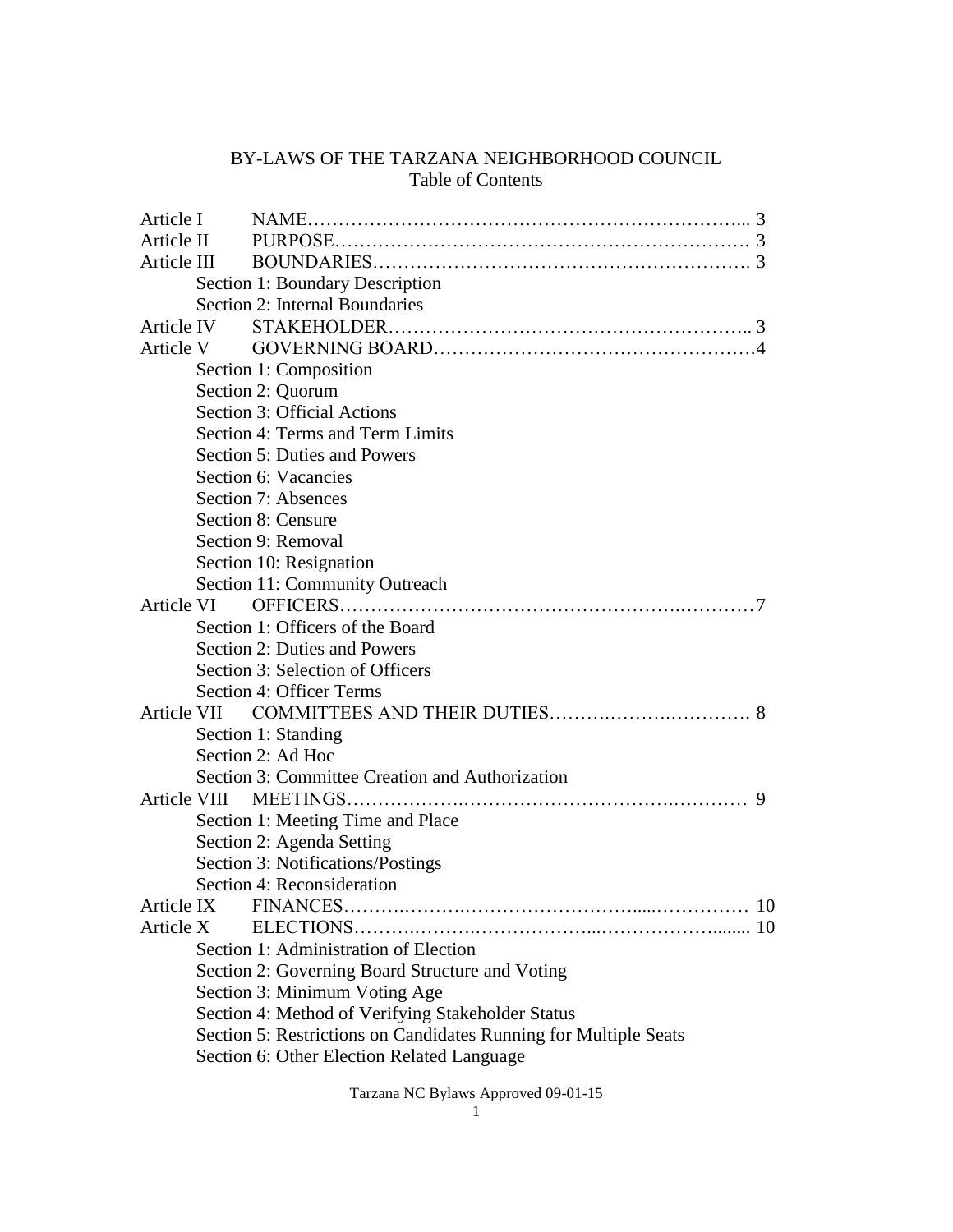|                     |  | Section 1: Code of Civility                           |  |  |  |  |
|---------------------|--|-------------------------------------------------------|--|--|--|--|
| Section 2: Training |  |                                                       |  |  |  |  |
|                     |  | Section 3: Self-Assessment                            |  |  |  |  |
|                     |  |                                                       |  |  |  |  |
|                     |  | ATTACHMENT B - Governing Board Structure and Voting16 |  |  |  |  |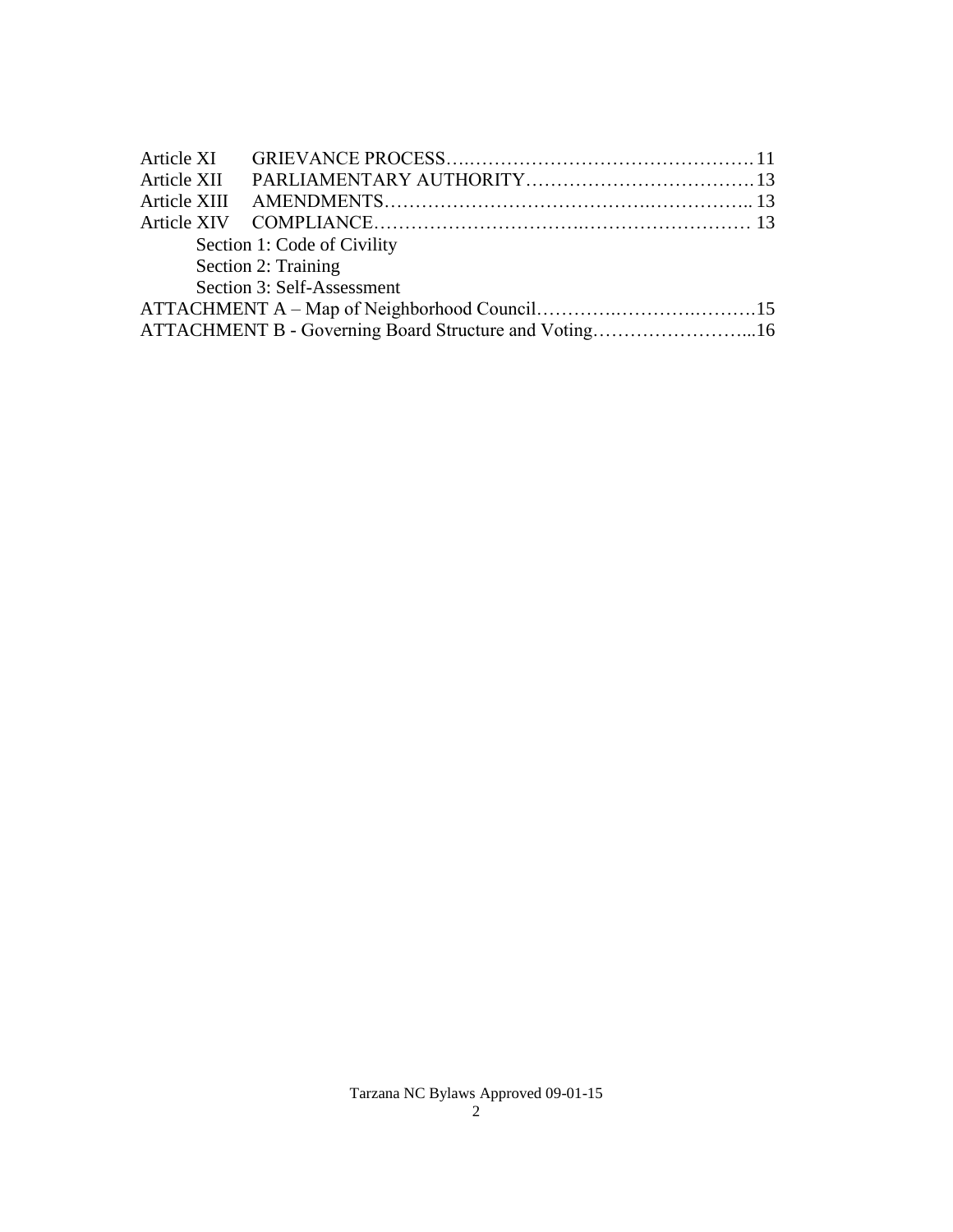#### **ARTICLE I NAME**

The name of this organization is the Tarzana Neighborhood Council, hereafter referred to as the "Council."

### **ARTICLE II PURPOSE**

The purpose of the Council is:

- 1. To promote public participation in city governance and decision making processes, to make government more responsive to local needs and requests, and to create more opportunities to build partnerships with government to address local needs and requests.
- 2. To monitor the delivery of city services and city government responses to problems and requests from Tarzana stakeholders.
- 3. To foster a sense of community for all people within Tarzana to express ideas and opinions about their neighborhoods and their government.
- 4. To be an advocate for Tarzana to government and private agencies.
- 5. To be a forum for discussion and review of community issues and projects.
- 6. To serve as an advisory board to city government.
- 7. To take any actions that are permitted by law.

## **ARTICLE III BOUNDARIES**

1. **Boundary Description.** The area within the jurisdiction of the Council is bounded on the west by Corbin Avenue to its terminus at Corbin Canyon, and then by a line due south to Mulholland Drive, on the north by Victory Blvd., on the south by Mulholland Drive, and on the east Lindley Avenue to its terminus, then extends southwest (around the terminus of Lake Encino Drive), then southwest following the 91356/91316 zip code boundary to the point where the Avenida Oriente fire road meets Mulholland Drive -- an area known as "Tarzana."

2. **Internal Boundaries.** South of Highway 101 (Ventura Freeway) and North of Highway 101 (Ventura Freeway).

### **ARTICLE IV STAKEHOLDER**

The Council shall be diverse, inclusive, and open to all community stakeholders. A "stakeholder" shall be defined as those who live, work, or own property in the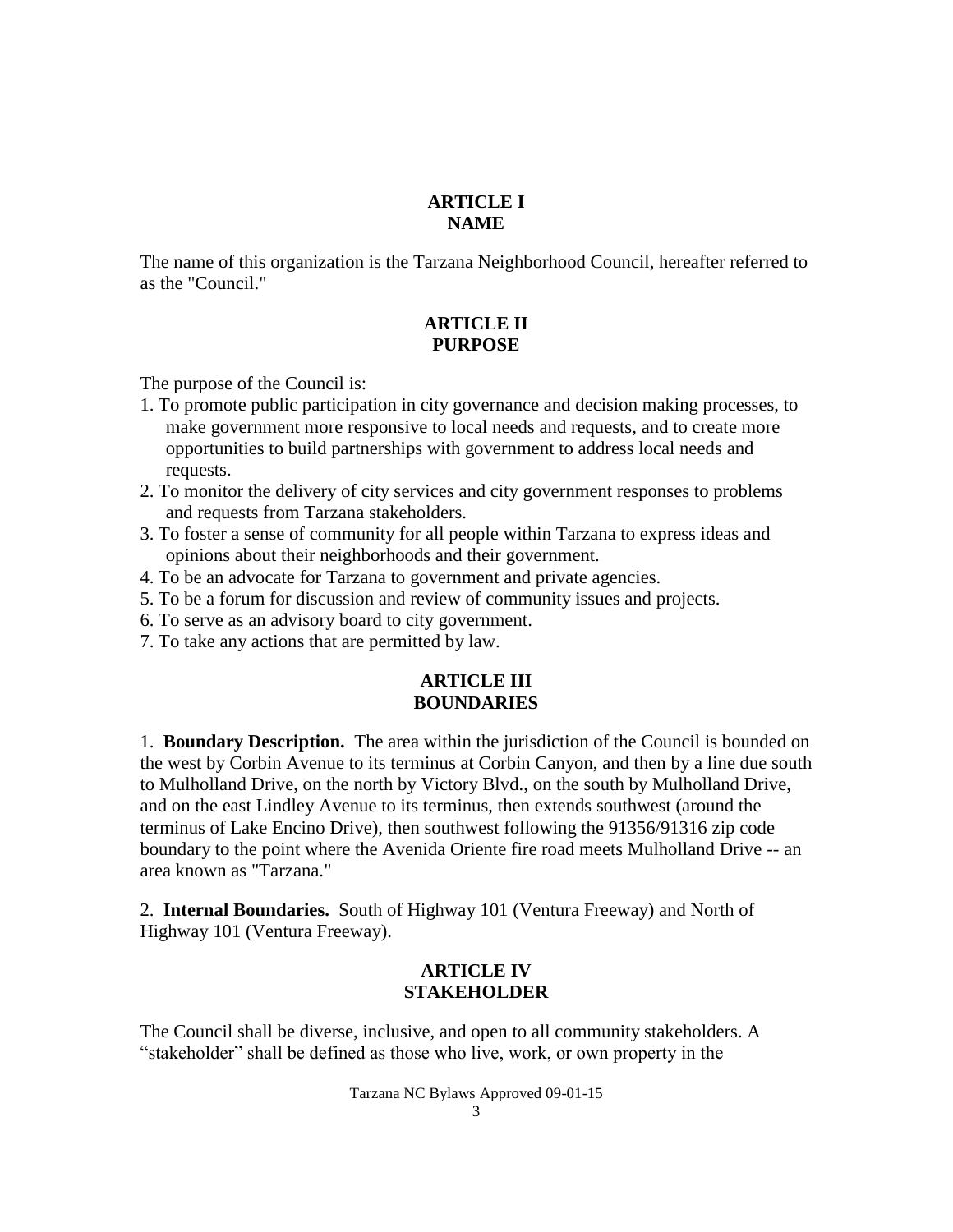neighborhood and also to those who declare a stake in the neighborhood as a community interest stakeholder, defined as a person who affirms a substantial and ongoing participation within the Neighborhood Council's boundaries and who may be in a community organization such as, but not limited to, educational, non-profit and/or religious organizations.

### **ARTICLE V GOVERNING BOARD**

1. **Composition.** The Board of Governors of the Council shall be composed of twentyone (21) members. They shall be represented as follows:

- A. Six (6) area representatives
	- 1. Three (3) from the area north of the Ventura Freeway to Victory Blvd. between the western and eastern boundaries described above to be known as the North Area.
	- 2. Three (3) from the area south of the Ventura Freeway to Mulholland Drive 3. between the western and eastern boundaries described above to be known as the South Area.
	- 3. Area representatives may be any stakeholder from their area who lives, works or owns property within that area of the neighborhood council boundaries.
- B. Two (2) residential renters
- C. Four (4) homeowners
- D. Three (3) business representatives (including employees)
- E. Four (4) at large representatives
- F. Two (2) reserved at large representatives

All members of the Board of Governors must be stakeholders of the Tarzana neighborhood during their entire term of office. All Board members must be at least eighteen (18) years of age on the day of the day of the election. A Board member can hold only one (1) stakeholder position. No single community stakeholder group shall comprise a majority of the Board, unless extenuating circumstances are warranted and approved by the Department of Neighborhood Empowerment.

2. **Quorum.** A quorum shall consist of ten (10) Board members.

3. **Official Actions.** Unless otherwise specified in these bylaws or the Neighborhood Council's standing rules, actions of the Board of Governors shall be by a simple majority vote of the Board members present at any meeting, not including abstentions.

4. **Terms and Term Limits.** Terms of office for members of the Governing Board shall be for a period of two (2) years.

5. **Duties and Powers.** Intentionally left blank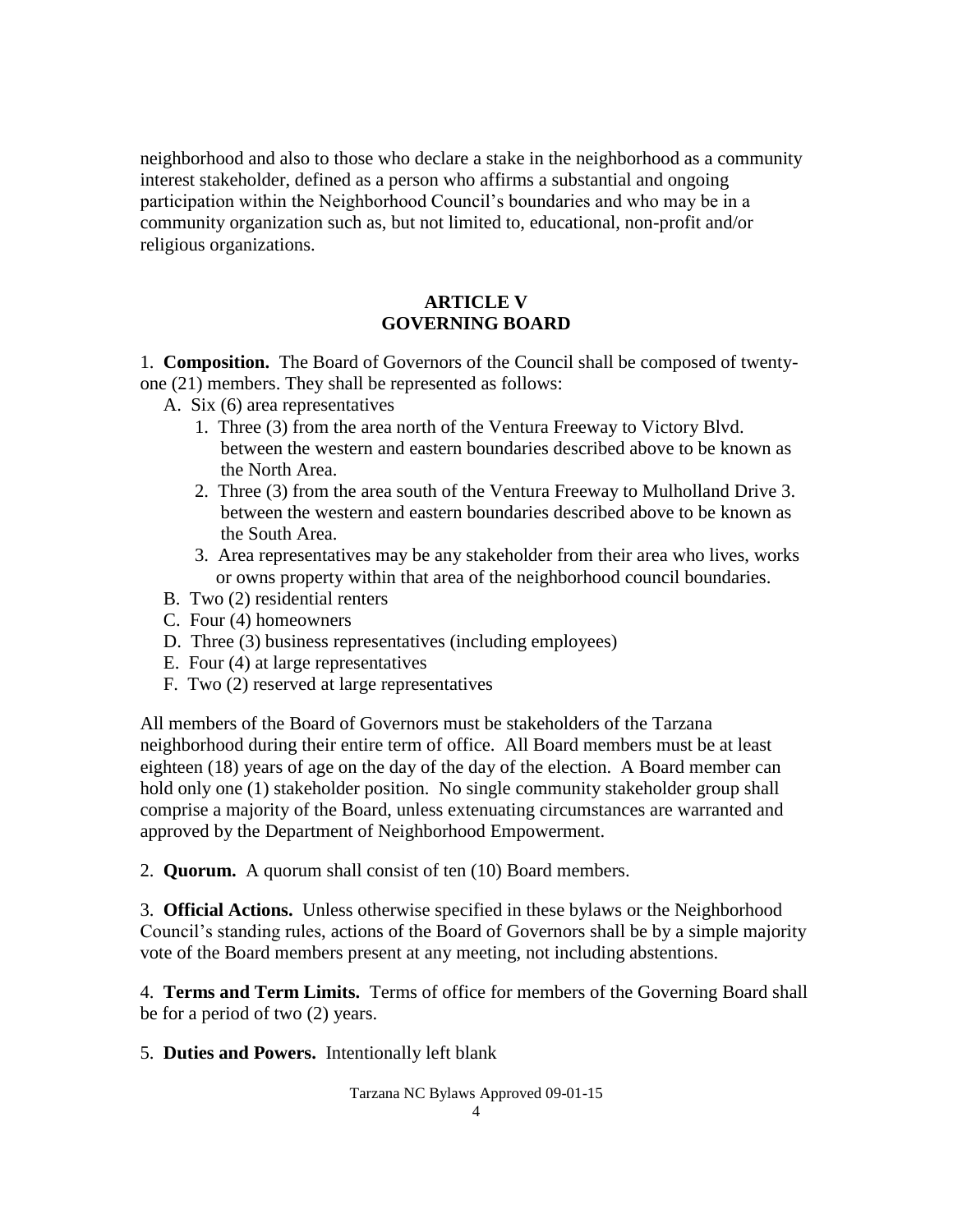6. **Vacancies.** Any vacancy on the Governing Board may be filled by a representative from the appropriate stakeholder group by a majority vote of the Governing Board. Notice of the vacancy shall be publicized and names of persons desiring to serve on the Board shall be solicited from the appropriate stakeholder group. The Board shall fill the vacancy from the stakeholder names submitted. Members so appointed shall hold office until the expiration of the present term of the position to which they are appointed.

7. **Absences.** Any Board member, whether excused or unexcused who fails to attend at least one-half (1/2) of all Board meetings, during any twelve (12) month period shall be subject to automatic removal from the Board. The question of whether a Board member is subject to automatic removal may be raised by any Board member. The minutes of Board meetings, regular or special, shall constitute the record of attendance of Board members. The President or other presiding officer shall have the fact of such removal and the reason therefore entered into the minutes of the Board meeting, regular or special, following the determination President or other presiding officer that the Board member is subject to automatic removal because of absences as noted above.

Notice of removal shall be in writing. Such notice shall, within five (5) days of that meeting, be sent by first class mail to the member's last known address on file with the Council. Such member is entitled to an appeal to the Board. Notice of any request for appeal and the reasons therefore along with any supporting documents shall be in writing. Notice may be by depositing it in the U.S. mail, postage prepaid, addressed to the Council at the address then on file with the Department of Neighborhood Empowerment or its successor.

Upon receipt of the request, the reasons therefore and any supporting documents, the matter of the appeal shall be placed on the agenda for the next regular meeting of the Board. At that time the Board, by majority vote, shall determine if the removal shall become final. If such notice is not postmarked within thirty (30) days of the initial Board action, or, in the absence of a post mark, the Board member cannot produce proof of mailing within the thirty (30) day period, the removal shall become permanent and notice thereof shall be entered into the minutes of the next regular meeting following the expiration of the thirty (30) day period. During any period of appeal, the Board member shall not take part in any actions by the Board. Any meeting of the neighborhood council Board, scheduled and noticed per the Ralph M. Brown Act (See Article VIII, 1 (a) and (b)), shall constitute a meeting for the purpose of determining Board member attendance.

8. **Censure.** Any Board member whose conduct, other than that described in Article V, 7 above, would subject him/her to removal shall first be publicly censured at a regular or special meeting. Any three (3) Board members may initiate a censure motion. Such request shall be in writing and shall be delivered to any member of the Executive Committee. The motion shall be placed on the agenda of the next regular meeting scheduled at least fifteen (15) days following the delivery of the request. The censure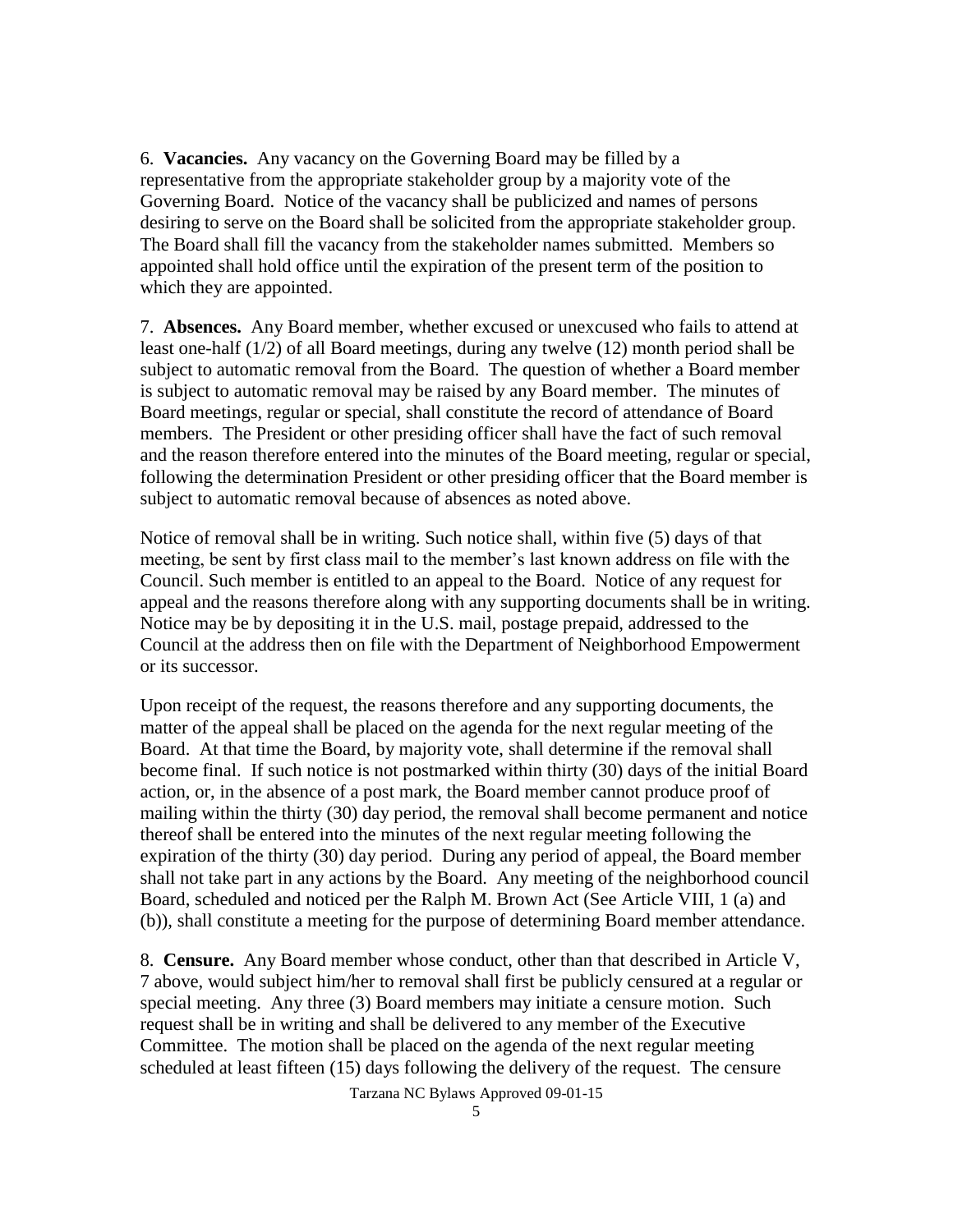motion shall be approved by a majority of the Board members present.

9. **Removal.** Any Board member may be removed for cause, following a good faith determination by the Board that the member has engaged in conduct that is contrary to the rules and directions of the Board. If grounds appear to exist for removal of a Board member under this subsection, the procedure set forth below shall be followed:

 A. The Board member shall be given a minimum of fifteen (15) days prior notice of the proposed removal and the reason for the proposed removal. Notice shall be given by any method calculated to provide actual notice. Any notice given by mail shall be sent by first class mail to the Board member's last known address on file with the Council. Deposit of said notice in an official U.S. Postal Service mailbox with the appropriate postage constitutes actual notice.

B. The Board member shall be given an opportunity to be heard, either orally or in writing. The hearing shall be held, or the written statement considered, before the Board.

C. The Board shall decide whether or not the Board member should be removed. Any removal of a Board member pursuant to this subsection shall require an affirmative vote of two-thirds (2/3) of the Board members voting.

D. A motion to remove a Board member for cause may be initiated by any three (3) Board members or by a majority vote of the Executive Committee. If initiated by three (3) Board members, the request shall be in writing and shall be delivered to any member of the Executive Committee. The motion shall be placed on the agenda of the next regular meeting scheduled at least fifteen (15) days following the delivery of the request or the vote of the Executive Committee.

E. In any event, no motion for removal for cause shall be considered by the Board until the second regular meeting following a successful vote to censure the Board member who is the subject of the removal motion.

 F. The Board may seek guidance from the Los Angeles City Attorney's Office prior to removing any Board member pursuant to this Article V.

10. **Resignation.** A Board member may resign from the Board. The Board member may notice his/her resignation in writing to any member of the Executive Committee, by oral notice to the President or orally at any regular or special meeting. The Board member's resignation shall be placed on the agenda of the next regular meeting and shall be approved by a majority vote of the Board members present. If the resignation is approved by the Board, the Board member's position shall be declared vacant and may be filled by the procedures set out in these bylaws

Tarzana NC Bylaws Approved 09-01-15 11. **Outreach.** To the greatest extent possible, all meetings of the Council are to be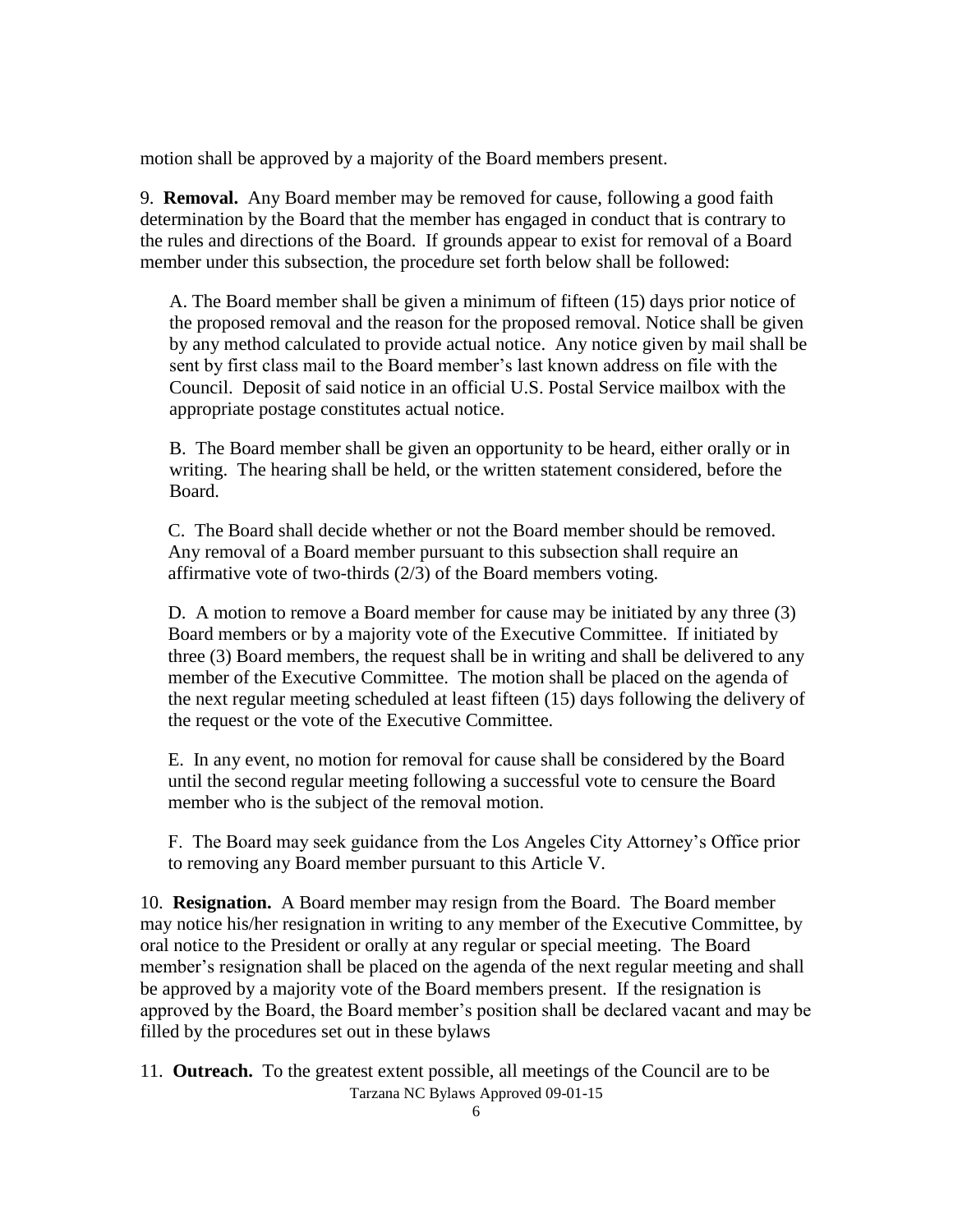adequately publicized, including, if possible, notification to area media. Notice of all meetings shall be posted at the locations set forth in the standing rules. The Council shall establish procedures for communicating with all Neighborhood Council community stakeholders on a regular basis in a manner ensuring that information is disseminated evenly and in a timely manner.

### **ARTICLE VI OFFICERS**

1. **Officers of the Board.** The Executive Officers of the Council shall be a President, First Vice President, Second Vice President, Treasurer and Executive Secretary.

### 2. **Duties and Powers.**

 A. **President.** The President shall preside at all meetings of the Council. The President shall also perform such other duties as may be directed by resolution of the Board.

 B. **First Vice President.** The First Vice President shall have and may exercise all the powers, authority, and duties of the President during the absence of the latter. The First Vice President shall also perform such other duties as assigned by the President or Board.

 C. **Second Vice President**. The Second Vice President shall have and may exercise all the powers, authority, and duties of the President during the absence of the President and First Vice President. The Second Vice President shall also perform such other duties as assigned by the President or Board.

 D. **Executive Secretary.** The Executive Secretary or his/her designee shall prepare and maintain full and correct records of all meetings of the members and of the Council, which records shall be prepared within ten (10) days after the meetings. The Executive Secretary shall also perform such duties as may be assigned to him/her by resolution of the Board.

 E. **Treasurer.** The Treasurer, under the control and direction of the Council, shall provide and maintain full and complete records of all the assets and liabilities of the Council. Subject to limitations and control as may be imposed by the Governing Board, the Treasurer shall have custody of all funds, valuable papers, and other assets of the Council. The disbursement of funds shall require the signatures of the Treasurer and such other officer or officers as the Governing Board may designate. The Council's financial records and account books shall be open and available for inspection by stakeholders and the general public.

3. **Selection of Officers.** Officers shall be elected by the Governing Board. All officers shall be members of the Board of Governors. The election of officers shall take place at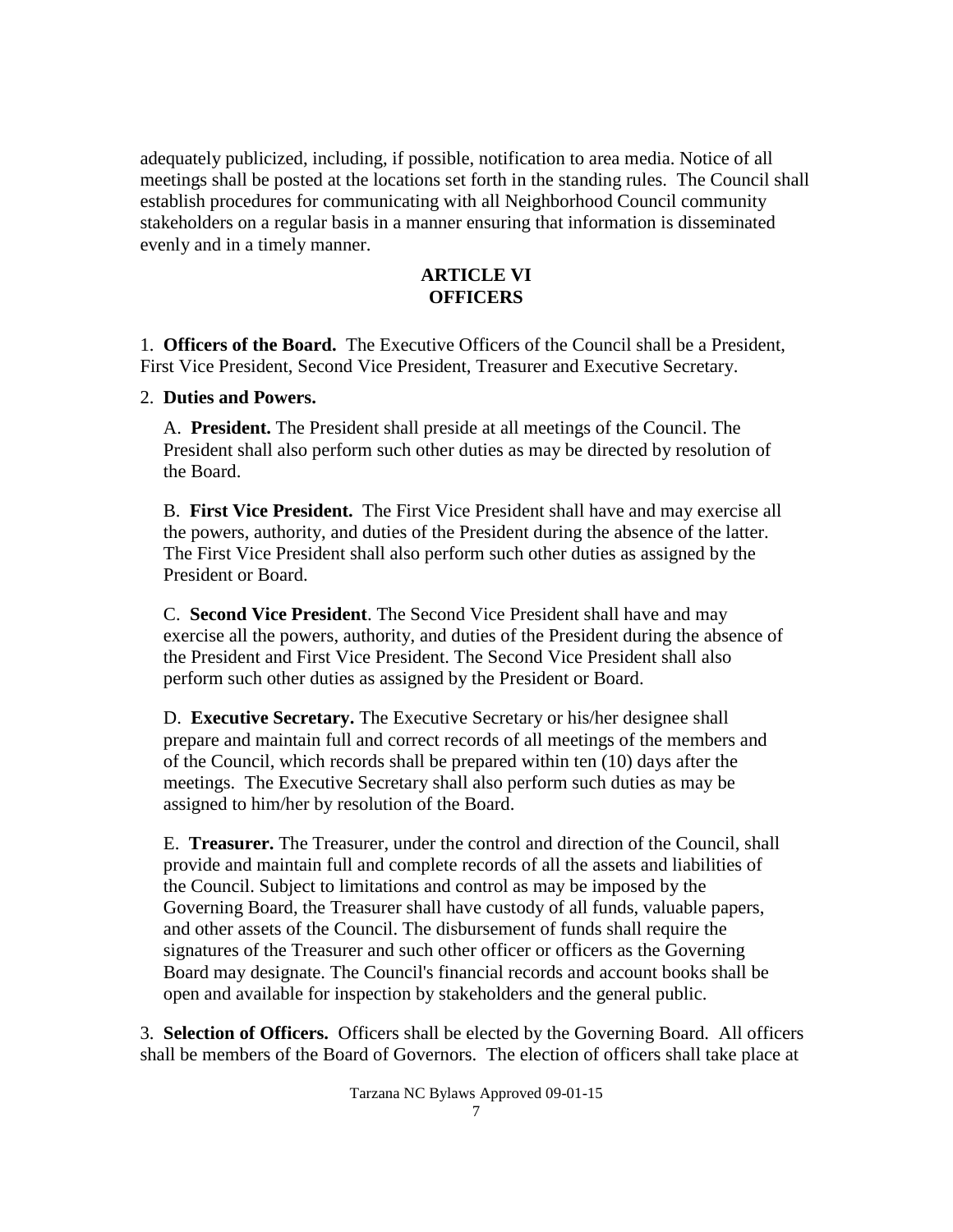the first meeting of the Board after the Certification of the Board member election unless otherwise provided by the standing rules of the Council. Thereafter, so long as neighborhood council elections are held on a two (2) year cycle, in the years with no elections the officers shall be elected at the first meeting following the anniversary of the previous Certification. If for any reason there is no meeting on the anniversary of the previous certification, then officers shall be elected at the next regular or special meeting thereafter. The Board may elect one (1) of their number to fill any vacancy that may occur among the officers prior to any regular election of officers. If there are more than two (2) candidates running for any one (1) officer position, the election shall be decided by a plurality of the votes cast. Any person so elected shall serve until the next regular election of officers. Any officer who ceases to be a member of the Governing Board for whatever reason shall forfeit his/her position as an officer of the Council.

4. **Officer Terms.** Officers shall serve for a one (1) year term unless sooner removed by a majority vote of the Board of Governors or by action of Article VI, 3. If, for some unforeseen reason, any newly elected Board is unable to immediately elect new officers pursuant to VI, 3 of these bylaws, then the previously elected officers shall serve until the election of their successors. If the previous President, 1st Vice President, and 2nd Vice President are no longer eligible to serve, then members of the newly elected board shall be appointed as interim President and 1st Vice President as follows: the member with the greatest number of election votes will be interim President and the member with the next greatest number 1st Vice President. If the previously elected Treasurer is no longer eligible to serve and it becomes necessary in order to carry on the business of the Neighborhood Council before the Board is able to elect permanent officers, the Interim President, or in his/her absence the interim 1st Vice President may appoint one of the newly elected board members as the interim Treasurer

### **ARTICLE VII COMMITTEES AND THEIR DUTIES**

The Governing Board may establish standing and ad hoc committees as deemed necessary for the accomplishment of the purposes of the Council.

#### 1. **Standing Committees.**

The Executive Committee shall consist of the Officers of the Board. At least three (3) members of the Executive Committee shall be present to conduct an Executive Committee meeting. The Executive Committee shall set the agenda for the Board meetings. It may recommend actions to the Board of Governors. Decisions of the Executive Committee shall be by a majority vote of those present. The President, with the approval of the Board, may create standing committees to carry out the business of the Neighborhood Council.

**2. Ad Hoc Committees.** Ad hoc committees that include non-board member stakeholders shall be agendized, noticed, and conducted in keeping with the Brown Act.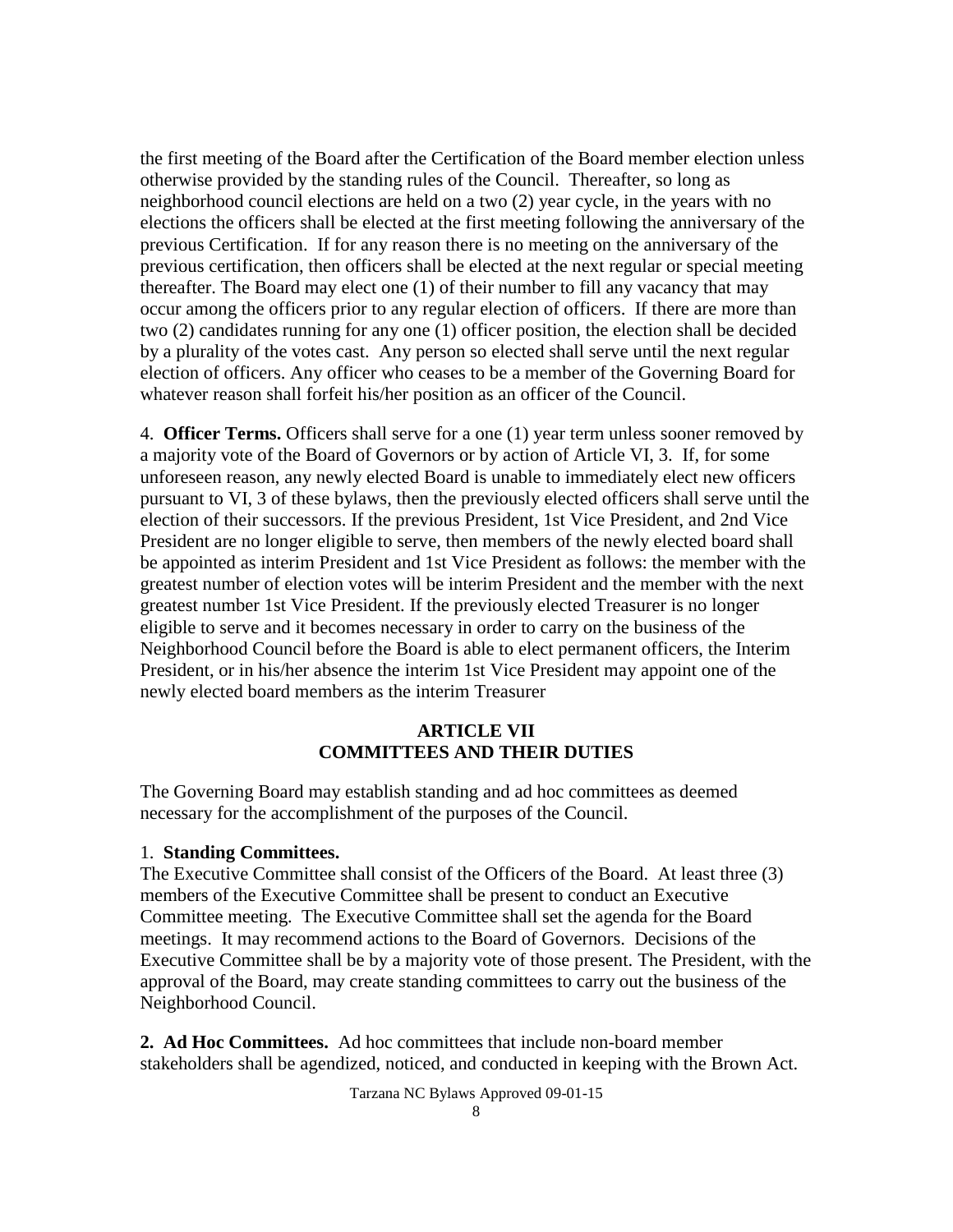3. **Committee Creation and Authorization.** The duties and powers of those committees, standing and ad hoc, created pursuant to Article VII shall be set out in the Standing Rules of the Council.

### **ARTICLE VIII MEETINGS**

1. **Meeting Time and Place.** Meetings of the Board, as defined by the Ralph M. Brown Act (California Government Code §54950.5 et seq) shall be held within the Council area at least once per calendar quarter, at a time and place fixed by the Executive Committee. The Governing Board may, in its discretion, set meetings to occur more frequently.

The President, or in his/her absence, the First Vice President, or a majority of the Board may call a special meeting of the Board at any time. Unless otherwise provided by these bylaws or the standing rules, the President, or in his/her absence, the First Vice-President, or the Board majority calling such special meeting, shall fix the time and place of special meetings. Special meetings must be publicly noticed at least twenty-four (24) hours prior to the meeting. Reasonable effort shall be made to notify all Governing Board members of the special meeting at least twenty-four (24) hours prior to the meeting.

2. **Agenda Setting.** As set out in Article VII, 1, the Executive Committee shall set the agenda for the Board.

3. **Notifications/Postings.** At a minimum, meeting notices shall be posted in compliance with the Ralph M. Brown Act and in compliance with City of Los Angeles Neighborhood Council posting policy. An updated listing of the Neighborhood Council's physical posting location/s shall be kept on file with the Neighborhood Council.

4. **Reconsideration.** The Board may reconsider and amend its action on items listed on the agenda if that reconsideration takes place immediately following the original action or at the next regular meeting. The Board, on either of these two (2) days, shall: (1) Make a Motion for Reconsideration and, if approved, (2) hear the matter and Take an Action. If the motion to reconsider an action is to be scheduled at the next meeting following the original action, then two (2) items shall be placed on the agenda for that meeting: (1) A Motion for Reconsideration on the described matter and (2) a proposed action should the motion to reconsider be approved. A Motion for Reconsideration can only be made by a Board member who has previously voted on the prevailing side of the original action taken. If a Motion for Reconsideration is not made on the date the action was taken, then a Board member on the prevailing side of the action must submit to a member of the Executive Committee a request that the matter of reconsideration be placed on the agenda of the next Board meeting. Such request must be made a soon as practicable after the meeting where the matter was originally heard but in no event less than seven (7) days prior to the meeting following the meeting during which the matter was heard.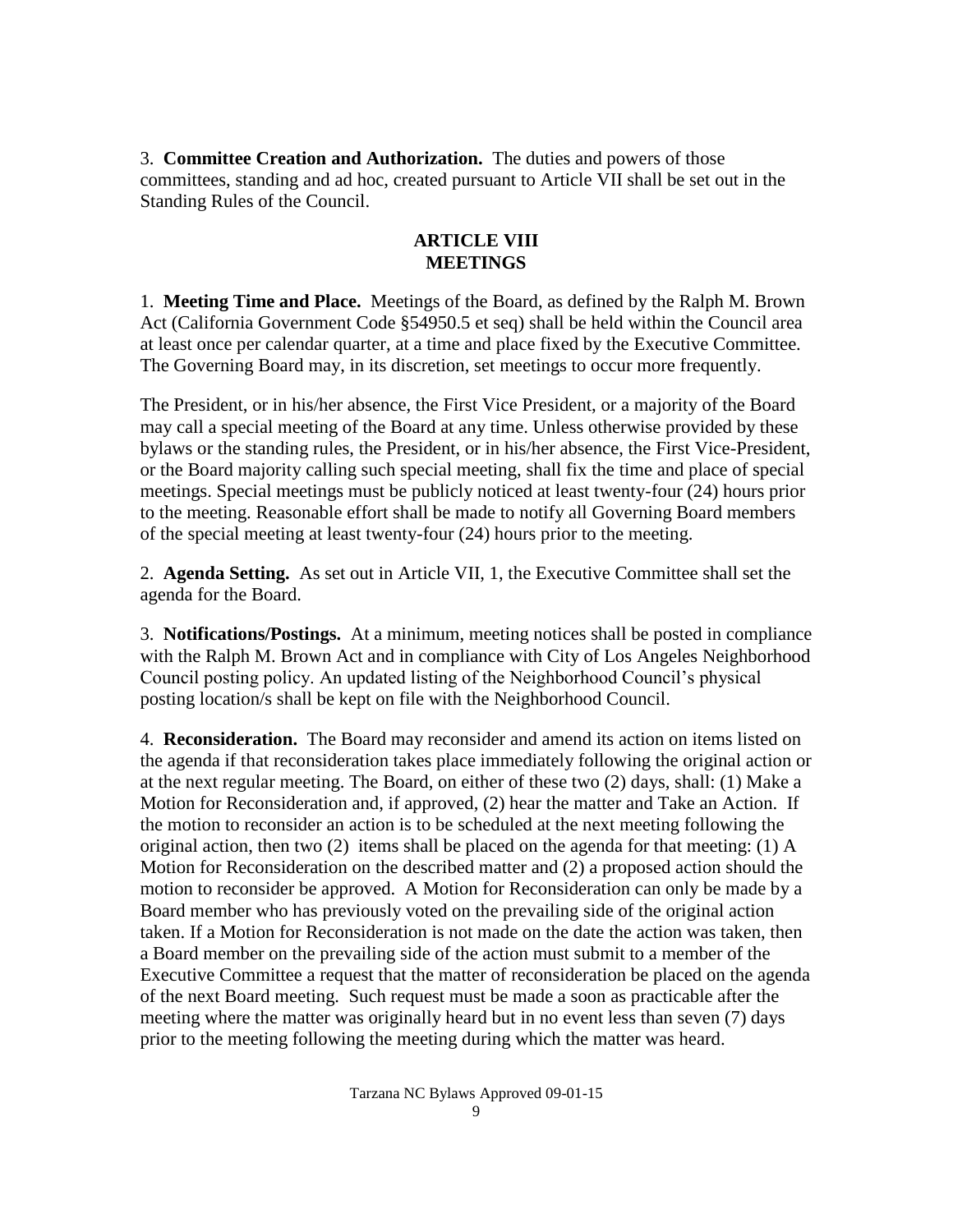## **ARTICLE IX FINANCES**

A. The Council shall review its fiscal budget and make adjustments as needed to comply with City laws and City administrative rules, and to keep in compliance with Generally Accepted Accounting Principles (GAAP) and the City's mandate for the use of standardized budget and minimum funding allocation requirements.

B. The Council shall adhere to all rules and regulations promulgated by appropriate City officials regarding the Council's finances, where the term "appropriate City officials" means those officials and/or agencies of the City of Los Angeles who have authority over Neighborhood Councils.

C. All financial accounts and records shall be available for public inspection at the office of the Council, if available. If the Council does not have an office, the records shall be available at the local City Council field office. Any public inspection shall be by appointment only made with the Treasurer.

D. Each month, the Treasurer shall provide to the Board detailed reports of the Council's accounts.

E. At least once each quarter, the President or other member of the Executive Committee other than the Treasurer, shall examine the Council's accounts and attest to their accuracy before submitting the documentation to the Department for further review.

## **ARTICLE X ELECTIONS**

1. **Administration of Elections.** The Council's election will be conducted pursuant to any and all City ordinances, policies and procedures pertaining to Neighborhood Council elections.

## 2. **Governing Board Structure and Voting.**

 A. The area representatives shall be elected by the stakeholders from their particular area. Any person who has a stakeholder interest in both of the areas defined in Article V shall be allowed to vote in only one (1) of the two (2) areas. In addition to three (3) area representatives, all stakeholders who live, work, or own property within the Council boundaries may vote for two (2) residential renters, four (4) homeowners, three (3) business representatives and four (4) at large representatives.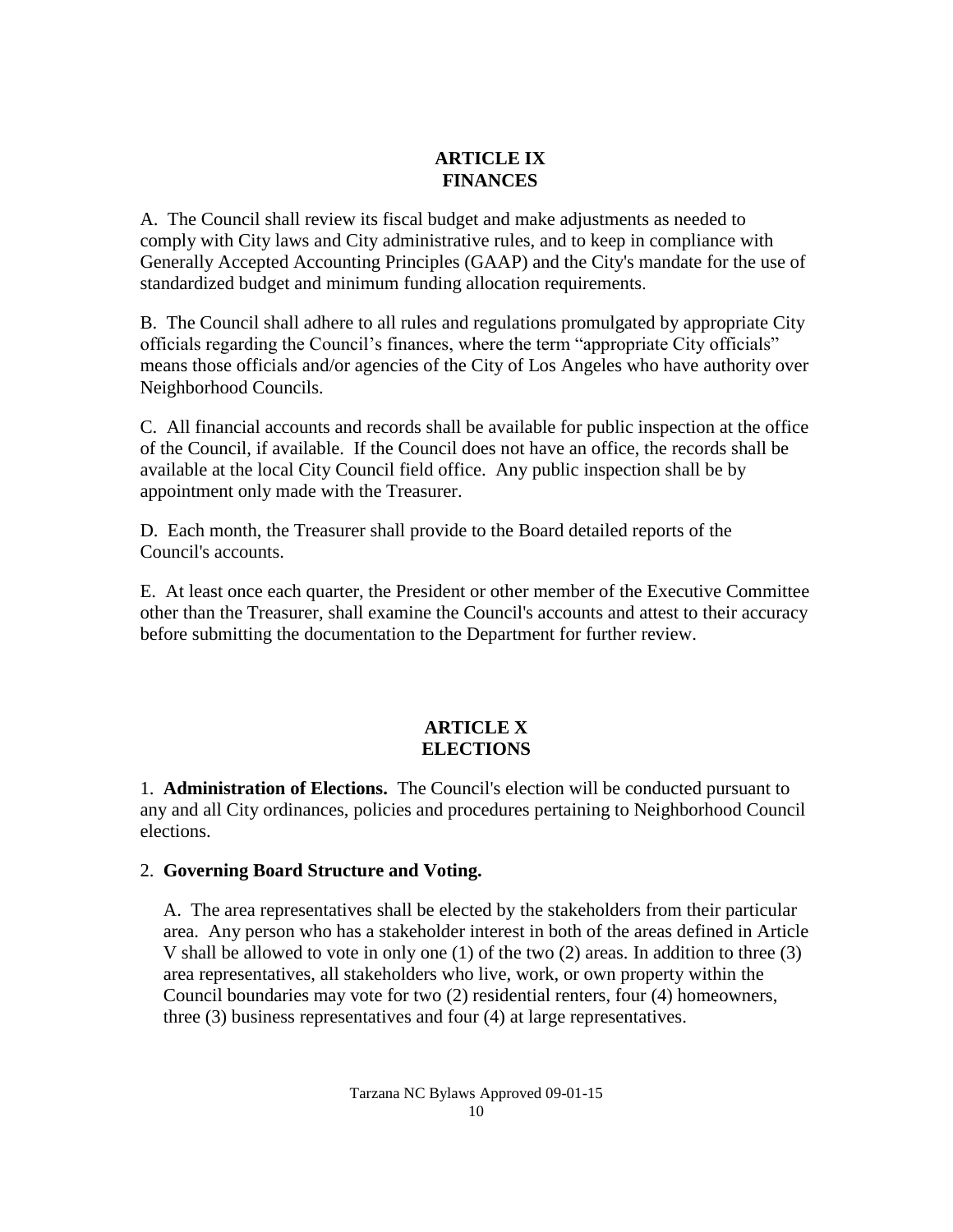B. Those stakeholders who live, work, or own property in the neighborhood and also those who declare a stake in the neighborhood as a community interest stakeholder shall be eligible to run for and vote for the two (2) reserved at large representative board seats.

See Attachment B.

3. **Minimum Voting Age.** Stakeholders who are eighteen (18) years of age or older on the day of the election are eligible to vote for members of the Board of Governors.

4. **Method of Verifying Stakeholder Status.** Stakeholders must present evidence of their particular claimed stakeholder status prior to participating in any election. If, at any election, a "vote by mail" system is used, all persons who desire to vote by mail must pre-register and present proof of stakeholder status prior to participating in such election.

5. **Restrictions on Candidates Running for Multiple Seats.** Stakeholders may run for only one (1) Board member position at any one (1) election.

### 6. **Other Election Related Language.**

 A. All elections shall be determined by plurality vote of those voting. No stakeholder may vote by proxy. No write-in candidates shall be allowed at any election.

 B. If more than one (1) position for a category of representative is open for election, they shall be filled numerically in accordance with the number of votes collected by each candidate. For example, if two (2) people run for the open North Area Representative, the one (1) with the greater number of votes will occupy position number one (1) and the one with the lesser number position number two (2). If there is a tie vote, the position assignments will be determined by the then current city wide election procedures.

### **ARTICLE XI GRIEVANCE PROCESS**

A. Any stakeholder may submit a grievance to a member of the Executive Committee or to the neighborhood council by US Mail, postage prepaid to the address on file with the Department of Neighborhood Empowerment.

B. All grievances shall be in writing and shall contain the following information:

1. A brief statement of the facts of the grievance, but in no event more than one type written page (12 pt. Times New Roman or larger font) or two hand-written pages. .

2. The date of the meeting the conduct out of which the grievance arose occurred.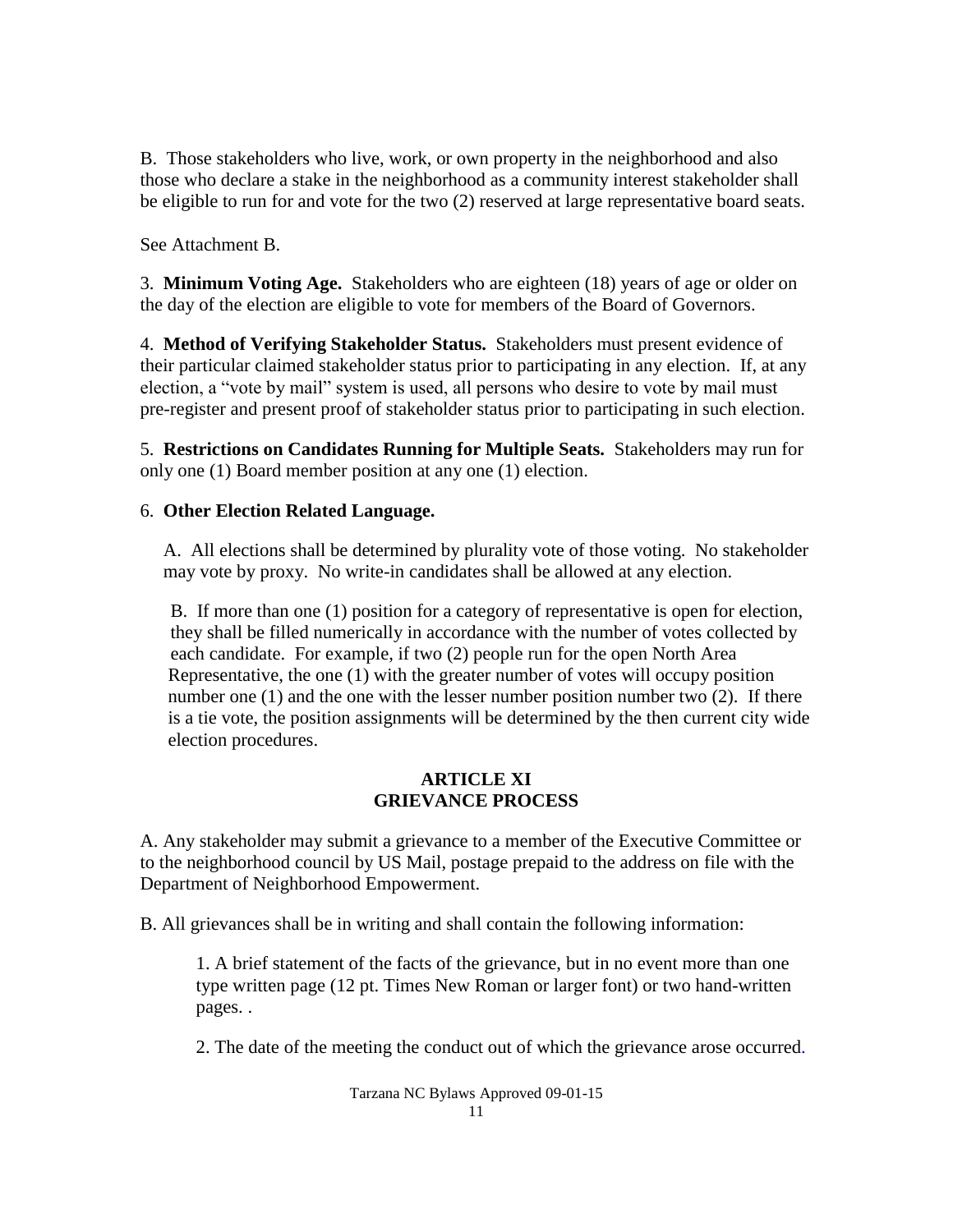3. The name and contact information of the person claiming to be aggrieved.

A grievance shall be valid if it states facts that involve a violation of the Council's bylaws, a standing rule or rules, the code of civility, a policy promulgated by appropriate City officials as previously defined in these bylaws or a violation of an applicable rule or guideline. In no event shall a disagreement with legitimately determined policies or positions of the Council be considered a grievance for the purpose of this section. Grievances may not be filed against an individual board member.

C. The grievance shall be placed on the agenda at the next regular meeting of the Council if received at least two (2) weeks prior to the meeting date. If the grievance is received less than two (2) weeks prior to the next regular meeting date it shall be placed on the agenda of the following regular meeting.

D The President, with the consent of the Board, shall establish an ad hoc grievance committee comprised of three (3) board members excluding members of the Executive Committee.

E. Within two (2) weeks of the committee's selection, the Executive Secretary, or in his/her absence, the Second Vice President, shall coordinate a time and place for the panel to meet with the person(s) submitting the grievance to determine if the grievance is valid and if so, discuss ways in which the dispute may be resolved. The Executive Secretary or Second Vice President shall not be present at any of the meetings of the committee.

Within thirty (30) days following such meeting, a member of the committee shall prepare a written report to be forwarded by the Executive Secretary or the Second Vice President to the Board outlining the panel committee's collective determination regarding the validity of the grievance and any recommendations for resolving the grievance. The grievance shall be placed on the agenda for the next regular meeting of the Board if the report is received at least seven (7) days prior to the meeting date. If the report is received less than seven (7) days prior to the next regular meeting date it shall be placed on the agenda of the following regular meeting. The Board may receive a copy of the committee's report and recommendations prior to a Board meeting, but, in accordance with the Brown Act, the matter shall not be discussed among the Board members until it is heard publicly at the next regular Council meeting.

F. If the committee report upholds the grievance, the Board shall take appropriate steps to address the grievance and, if necessary take corrective action to resolve it. Such resolution shall be the subject of a regularly made motion which shall carry if approved of by a majority of those present and voting.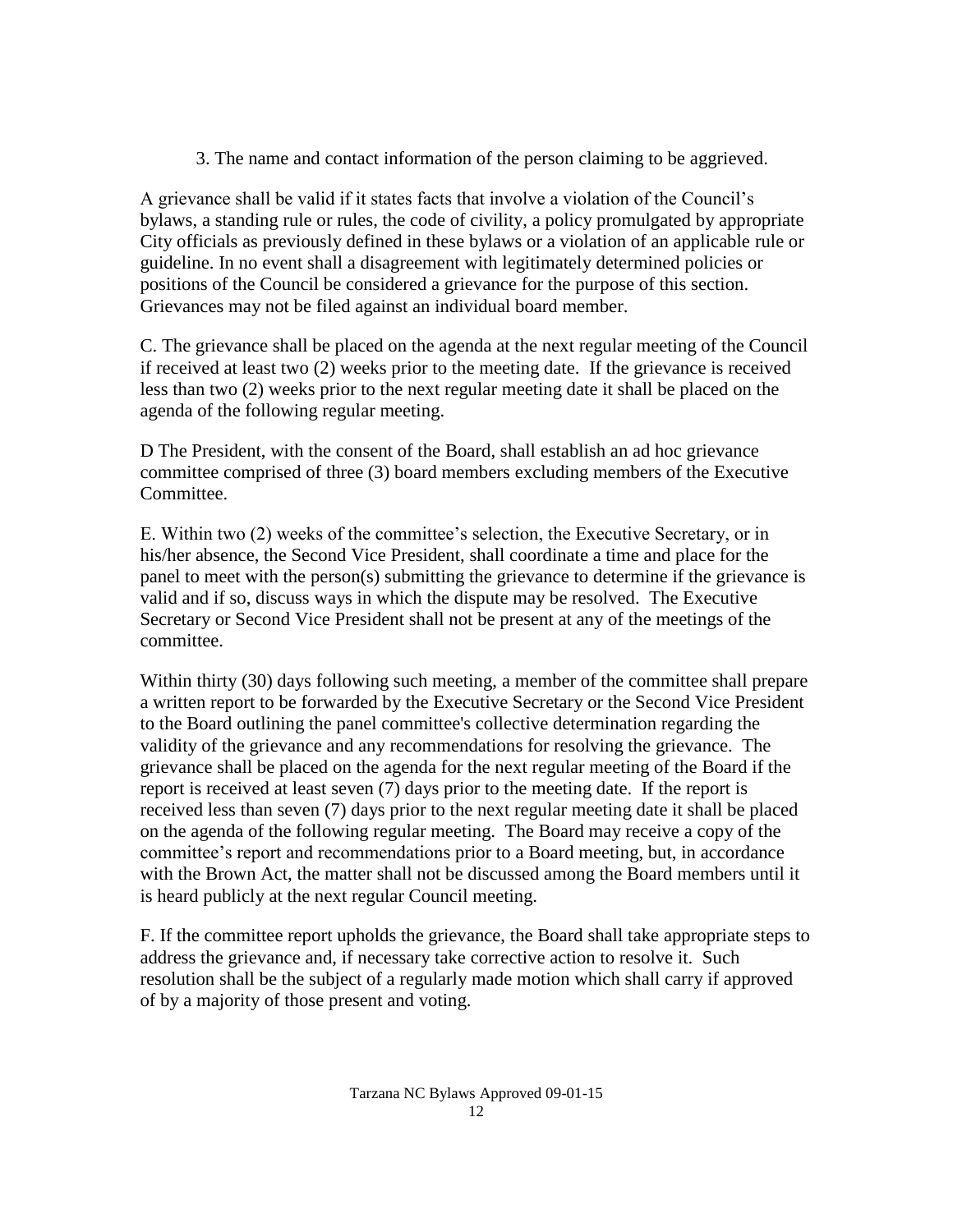G. Board members are not permitted to file a grievance against another Board member or against the Council, except as permitted under the City's grievance policy. The Neighborhood Council grievance review process will be conducted pursuant to any and all City ordinances, policies and procedures pertaining to Neighborhood Council grievances.

### **ARTICLE XII PARLIAMENTARY AUTHORITY**

In the absence of applicable law, other rules of conduct or any standing rules adopted by the Board, Roberts Rules of Order,  $10^{th}$  Edition shall be the method for running a meeting.

#### **ARTICLE XIII AMENDMENTS**

Any Application for amendment of these bylaws shall be approved by a two-thirds (2/3) vote of the Board. However, no vote may be taken on any such Application unless the proposed amendment(s) have been posted on the Councils web site for at least thirty (30) days and that fact has been publicized by at least two (2) electronic mailings to the Councils E-mail list not less than seven (7) days apart and by posting at the Councils regular posting locations. The first email notification and location posting shall be contemporaneous with the posting on the web site. Such E-mail notifications and postings shall invite comment from the stakeholders, either in writing or by public comment at the Board meeting where the matter is on the agenda for Board approval.

The application for amendment of the bylaws and the resolution of the Board of Governors or minutes of the meeting where the resolution was passed shall then be forwarded to the Department of Neighborhood Empowerment, its successor or designee for approval. Upon notice of approval of the application for amendment of the bylaws by the Department of Neighborhood Empowerment, its successor or designee and/or the Board of Neighborhood Commissioners, their successor or designee, the amendment(s) shall become effective.

#### **ARTICLE XIV COMPLIANCE**

1. **Code of Conduct-**- Board members will abide by the Commission's Neighborhood Council Board Member Code of Conduct Policy.

2. **Training.** All Board members, within sixty (60) days of being seated as a board member, shall complete an ethics course as prescribed by California Government Code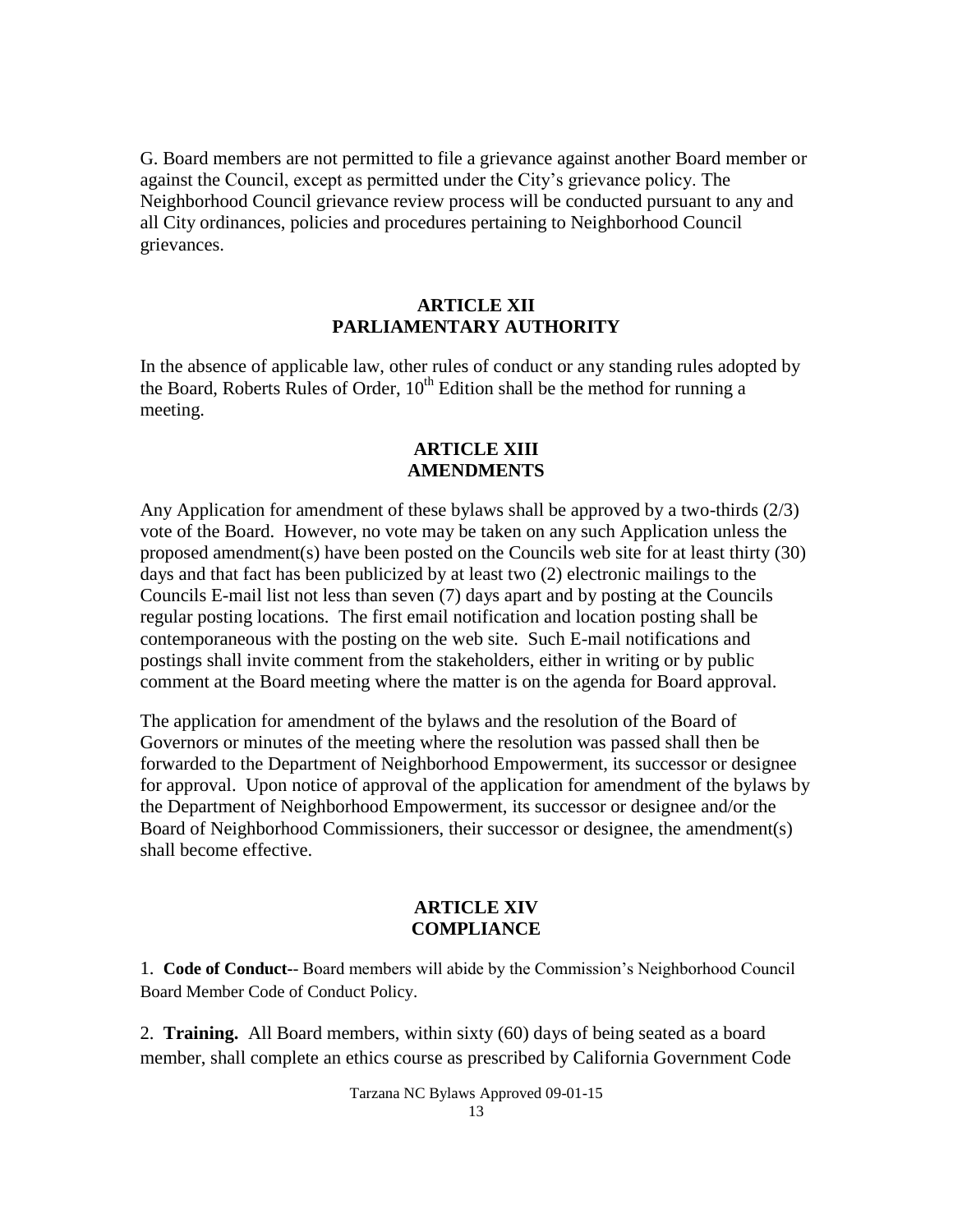§53234, et seq. If any Board member fails to complete the prescribed ethics course within the sixty (60) days, then such Board member shall be prohibited from taking part in any discussion and/or vote pertaining to any land use matters that may come before the Board or any committee thereof. All board members must take ethics and funding training prior to making motions and voting on funding related matters

At any time thereafter the Board member completes the prescribed ethics course, the Board member shall be allowed to discuss and/or vote on any financial or land use matter that comes before the board or a committee thereof. If no such course is offered by the City or by some other agency designated by the City then this Article XIV, 2 shall not apply.

3. **Self-Assessment.** The Board shall adopt a standing rule to establish a procedure for biennial self-assessments as set out in Article VI, 1 of the Plan for a Citywide System of Neighborhood Councils as amended February 20, 2009 or as required by an further amendments to the Plan.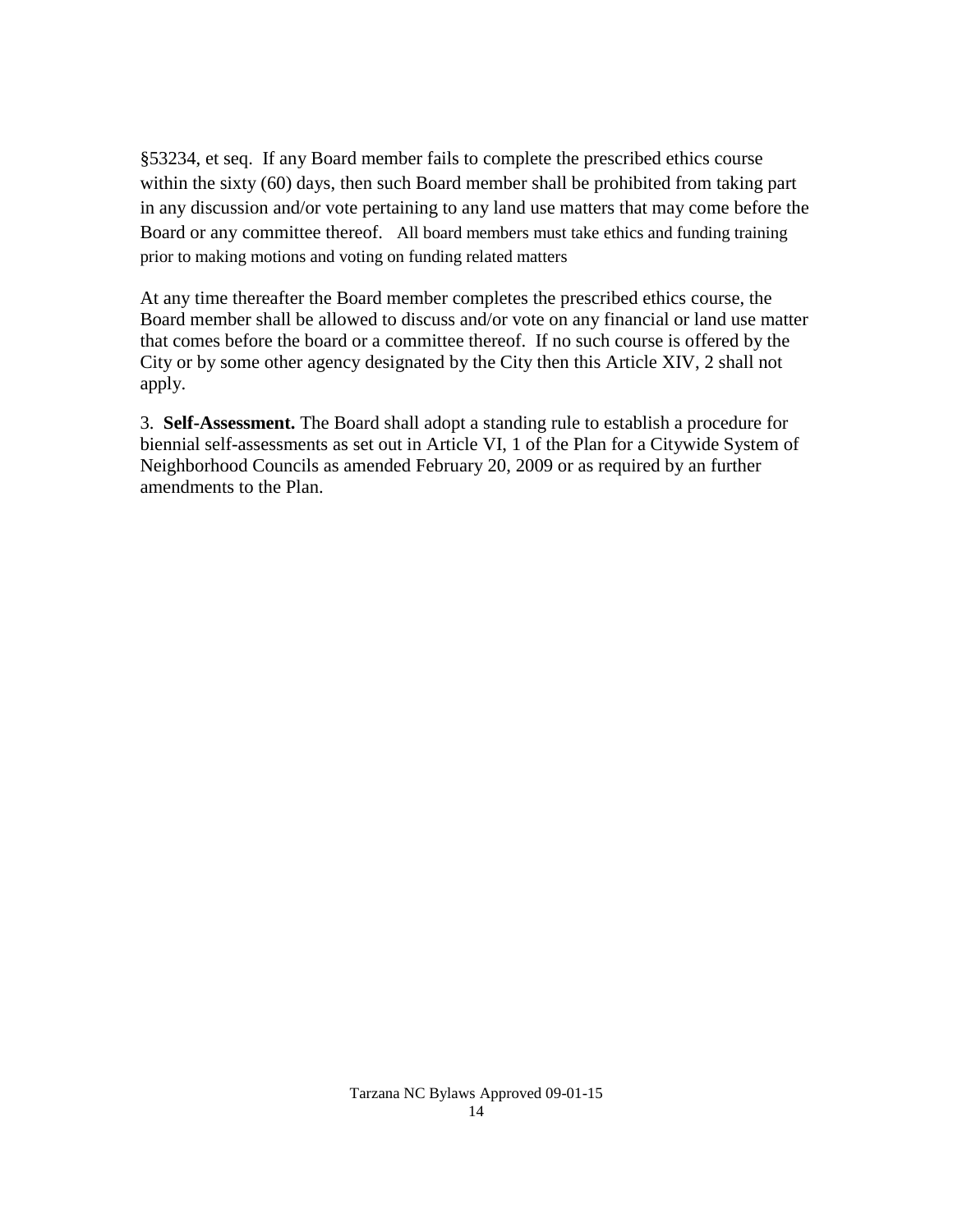

# **ATTACHMENT A - Map of Tarzana Neighborhood Council**

Tarzana NC Bylaws Approved 09-01-15 15